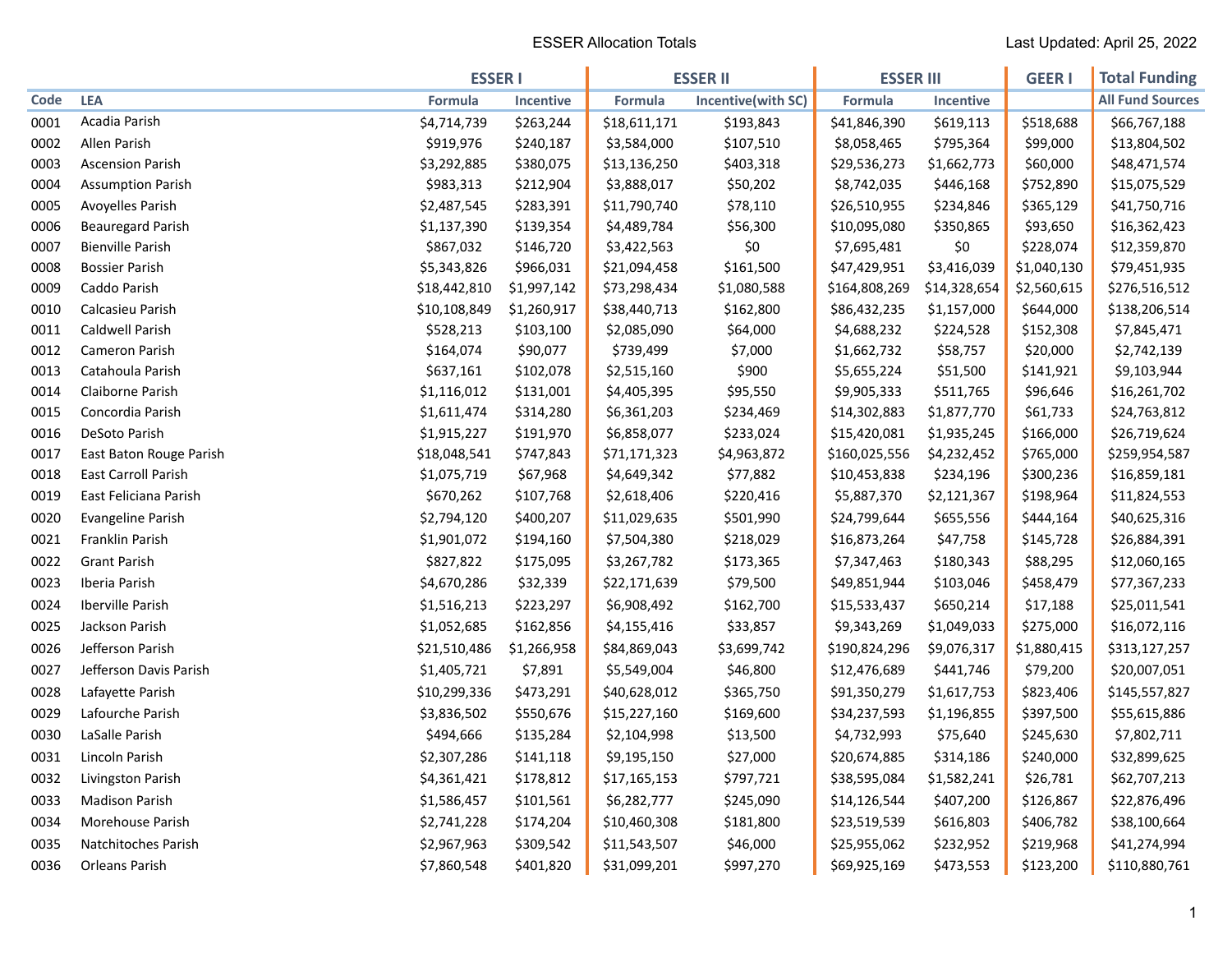|      |                                              | <b>ESSER I</b> |           | <b>ESSER II</b> |                    | <b>ESSER III</b> |                  | <b>GEER I</b> | <b>Total Funding</b>    |
|------|----------------------------------------------|----------------|-----------|-----------------|--------------------|------------------|------------------|---------------|-------------------------|
| Code | <b>LEA</b>                                   | Formula        | Incentive | <b>Formula</b>  | Incentive(with SC) | Formula          | <b>Incentive</b> |               | <b>All Fund Sources</b> |
| 0037 | <b>Ouachita Parish</b>                       | \$5,664,585    | \$982,428 | \$22,360,641    | \$200,000          | \$50,276,907     | \$0              | \$159,250     | \$79,643,811            |
| 0038 | <b>Plaquemines Parish</b>                    | \$699,706      | \$221,505 | \$2,829,913     | \$91,700           | \$6,362,935      | \$288,210        | \$159,000     | \$10,652,969            |
| 0039 | Pointe Coupee Parish                         | \$971,900      | \$191,558 | \$3,836,521     | \$46,524           | \$8,626,246      | \$1,274,148      | \$27,850      | \$14,974,747            |
| 0040 | Rapides Parish                               | \$7,245,235    | \$670,962 | \$26,859,980    | \$546,704          | \$60,393,469     | \$851,968        | \$1,408,556   | \$97,976,874            |
| 0041 | Red River Parish                             | \$736,471      | \$152,388 | \$2,770,196     | \$60,600           | \$6,228,660      | \$1,018,212      | \$159,125     | \$11,125,652            |
| 0042 | <b>Richland Parish</b>                       | \$1,664,061    | \$171,801 | \$6,568,789     | \$100,000          | \$14,769,630     | \$150,000        | \$237,616     | \$23,661,897            |
| 0043 | Sabine Parish                                | \$1,075,372    | \$220,300 | \$4,520,954     | \$182,528          | \$10,165,163     | \$532,749        | \$693,607     | \$17,390,673            |
| 0044 | St. Bernard Parish                           | \$2,542,567    | \$465,974 | \$10,449,758    | \$479,591          | \$23,495,816     | \$1,690,668      | \$443,777     | \$39,568,151            |
| 0045 | St. Charles Parish                           | \$1,430,424    | \$423,219 | \$5,743,129     | \$36,000           | \$12,913,169     | \$230,278        | \$91,800      | \$20,868,019            |
| 0046 | St. Helena Parish                            | \$773,535      | \$112,133 | \$3,053,486     | \$31,413           | \$6,865,627      | \$145,968        | \$69,833      | \$11,051,995            |
| 0047 | St. James Parish                             | \$853,913      | \$198,679 | \$3,370,773     | \$79,000           | \$7,579,032      | \$1,187,933      | \$31,791      | \$13,301,121            |
| 0048 | St. John the Baptist Parish                  | \$2,098,621    | \$292,010 | \$8,284,193     | \$512,615          | \$18,626,639     | \$174,101        | \$1,426,992   | \$31,415,171            |
| 0049 | St. Landry Parish                            | \$6,652,721    | \$813,770 | \$35,348,120    | \$615,594          | \$79,478,677     | \$892,961        | \$183,819     | \$123,985,662           |
| 0050 | St. Martin Parish                            | \$2,616,469    | \$217,444 | \$10,328,367    | \$80,000           | \$23,222,874     | \$683,476        | \$729,847     | \$37,878,477            |
| 0051 | St. Mary Parish                              | \$3,030,957    | \$324,490 | \$11,795,439    | \$196,176          | \$26,521,521     | \$618,400        | \$224,539     | \$42,711,522            |
| 0052 | St. Tammany Parish                           | \$6,728,522    | \$410,601 | \$31,515,230    | \$130,100          | \$70,860,595     | \$1,027,381      | \$478,088     | \$111,150,517           |
| 0053 | Tangipahoa Parish                            | \$7,692,112    | \$583,199 | \$30,328,157    | \$313,300          | \$68,191,511     | \$1,886,381      | \$1,683,669   | \$110,678,329           |
| 0054 | <b>Tensas Parish</b>                         | \$565,818      | \$64,393  | \$2,233,535     | \$5,400            | \$5,022,004      | \$77,029         | \$76,457      | \$8,044,636             |
| 0055 | Terrebonne Parish                            | \$6,522,444    | \$494,355 | \$24,127,910    | \$326,000          | \$54,250,535     | \$261,852        | \$2,030,772   | \$88,013,868            |
| 0056 | <b>Union Parish</b>                          | \$1,191,534    | \$168,468 | \$4,633,676     | \$68,000           | \$10,418,615     | \$46,272         | \$212,136     | \$16,738,701            |
| 0057 | Vermilion Parish                             | \$2,629,062    | \$41,529  | \$10,586,567    | \$168,448          | \$23,803,425     | \$956,307        | \$1,061,449   | \$39,246,787            |
| 0058 | Vernon Parish                                | \$1,810,796    | \$400,057 | \$7,295,703     | \$496,500          | \$16,404,062     | \$507,086        | \$174,500     | \$27,088,704            |
| 0059 | <b>Washington Parish</b>                     | \$1,704,810    | \$227,409 | \$6,997,628     | \$131,350          | \$15,733,855     | \$331,562        | \$894,234     | \$26,020,848            |
| 0060 | <b>Webster Parish</b>                        | \$2,338,195    | \$258,415 | \$9,229,896     | \$281,461          | \$20,753,009     | \$419,778        | \$350,355     | \$33,631,109            |
| 0061 | West Baton Rouge Parish                      | \$889,405      | \$143,436 | \$3,510,878     | \$50,387           | \$7,894,052      | \$325,544        | \$30,604      | \$12,844,306            |
| 0062 | West Carroll Parish                          | \$627,895      | \$134,711 | \$2,693,635     | \$242,347          | \$6,056,518      | \$182,539        | \$191,784     | \$10,129,429            |
| 0063 | West Feliciana Parish                        | \$311,903      | \$93,778  | \$1,231,218     | \$156,000          | \$2,768,339      | \$389,833        | \$114,777     | \$5,065,848             |
| 0064 | Winn Parish                                  | \$682,497      | \$134,841 | \$2,694,118     | \$133,616          | \$6,057,605      | \$358,651        | \$303,096     | \$10,364,424            |
| 0065 | City of Monroe School District               | \$5,623,592    | \$365,487 | \$22,304,557    | \$290,315          | \$50,150,805     | \$1,492,990      | \$1,289,992   | \$81,517,738            |
| 0066 | City of Bogalusa School District             | \$1,510,432    | \$174,734 | \$7,675,418     | \$63,969           | \$17,257,837     | \$520,837        | \$223,156     | \$27,426,383            |
| 0067 | Zachary Community School District            | \$746,258      | \$197,737 | \$2,898,580     | \$19,650           | \$6,517,328      | \$108,273        | \$41,250      | \$10,529,076            |
| 0068 | City of Baker School District                | \$948,661      | \$66,219  | \$3,494,120     | \$22,779           | \$7,856,373      | \$140,009        | \$78,674      | \$12,606,835            |
| 0069 | Central Community School District            | \$519,191      | \$151,131 | \$2,049,479     | \$67,734           | \$4,608,161      | \$532,293        | \$82,955      | \$8,010,944             |
| 0101 | <b>Special School District</b>               | \$100,250      | \$100,250 | \$0             | \$429,928          | \$0              | \$50,000         | \$0           | \$680,428               |
| 0302 | Louisiana School for Math Science & the Arts | \$31,200       | \$31,200  | \$0             | \$3,238,469        | \$0              | \$992,734        | \$0           | \$4,293,603             |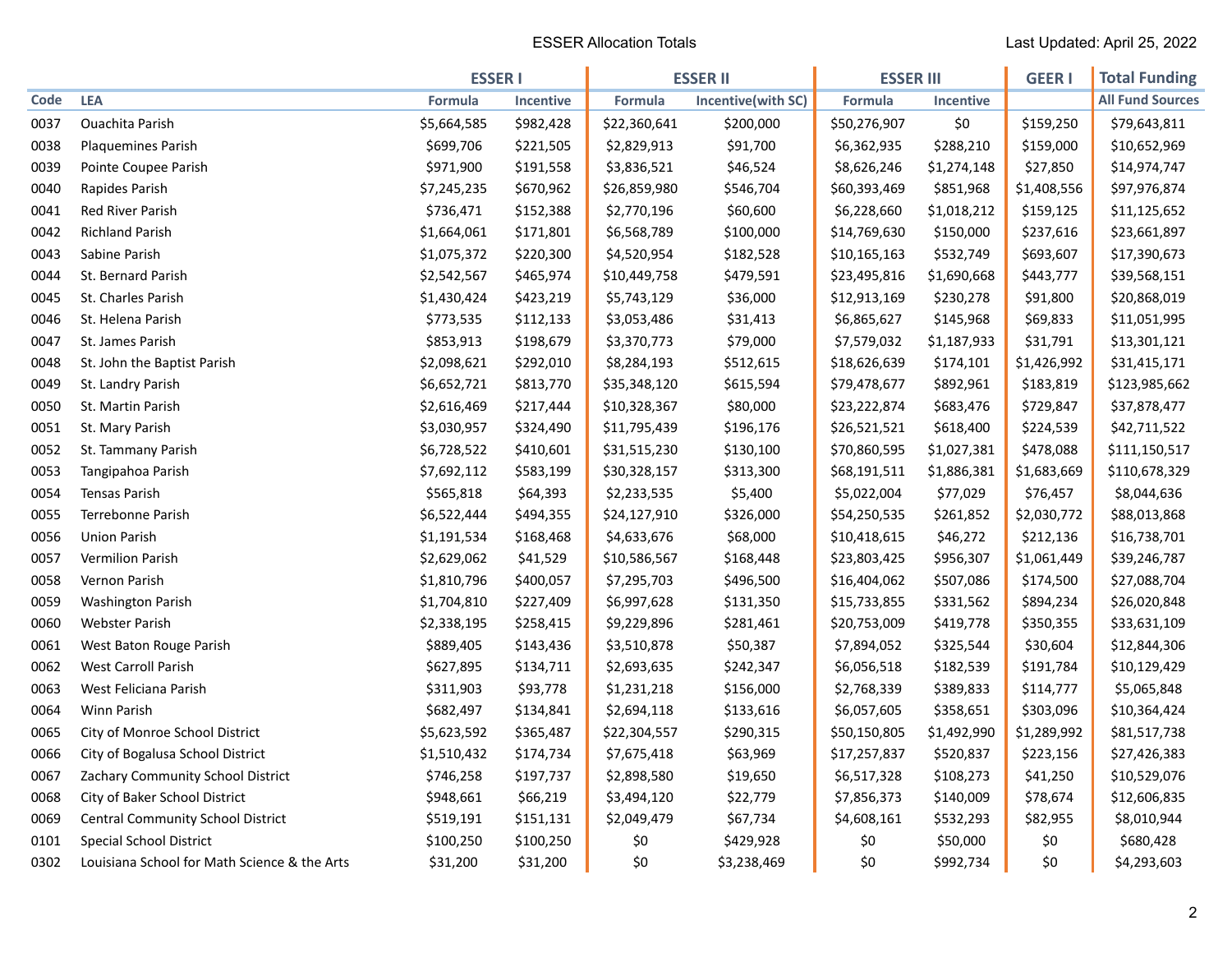|      |                                                    | <b>ESSER1</b> |                  | <b>ESSER II</b> |                    | <b>ESSER III</b> |                  | <b>GEER I</b> | <b>Total Funding</b>    |
|------|----------------------------------------------------|---------------|------------------|-----------------|--------------------|------------------|------------------|---------------|-------------------------|
| Code | <b>LEA</b>                                         | Formula       | <b>Incentive</b> | <b>Formula</b>  | Incentive(with SC) | Formula          | <b>Incentive</b> |               | <b>All Fund Sources</b> |
| 0304 | LA Schools for the Deaf and Visually Impaired      | \$66,161      | \$73,127         | \$261,165       | \$0                | \$587,217        | \$679,222        | \$2,250       | \$1,669,142             |
| 0318 | <b>LSU Laboratory School</b>                       | \$60,000      | \$60,000         | \$0             | \$1,414,600        | \$0              | \$3,499,121      | \$0           | \$5,033,721             |
| 0319 | Southern University Lab School                     | \$387,755     | \$17,658         | \$1,562,827     | \$0                | \$3,513,948      | \$0              | \$250         | \$5,482,438             |
| 0321 | New Vision Learning Academy                        | \$114,278     | \$6,000          | \$451,107       | \$0                | \$1,014,294      | \$5,340          | \$3,833       | \$1,594,852             |
| 0329 | V. B. Glencoe Charter School                       | \$127,594     | \$21,583         | \$503,672       | \$2,951            | \$1,132,484      | \$64,551         | \$10,019      | \$1,862,854             |
| 0331 | International School of Louisiana                  | \$406,980     | \$58,337         | \$1,606,532     | \$0                | \$3,612,216      | \$304,389        | \$33,107      | \$6,021,561             |
| 0333 | Avoyelles Public Charter School                    | \$201,736     | \$1,000          | \$796,341       | \$0                | \$1,790,537      | \$4,702          | \$0           | \$2,794,316             |
| 0334 | New Orleans Center for Creative Arts               | \$82,000      | \$82,000         | \$0             | \$576,000          | \$0              | \$997,004        | \$0           | \$1,737,004             |
| 0336 | Delhi Charter School                               | \$296,735     | \$50,924         | \$1,171,344     | \$0                | \$2,633,714      | \$53,610         | \$180,603     | \$4,386,930             |
| 0337 | <b>Belle Chasse Academy</b>                        | \$182,050     | \$46,031         | \$718,631       | \$4,500            | \$1,615,810      | \$73,167         | \$600         | \$2,640,789             |
| 0340 | The MAX Charter School                             | \$25,947      | \$13,188         | \$90,208        | \$900              | \$202,829        | \$6,600          | \$2,311       | \$341,983               |
| 0341 | D'Arbonne Woods Charter School                     | \$258,867     | \$59,229         | \$1,021,864     | \$0                | \$2,297,615      | \$0              | \$16,250      | \$3,653,825             |
| 0343 | Community School for Apprenticeship Learning, Inc. | \$188,632     | \$27,670         | \$744,614       | \$0                | \$1,674,232      | \$23,896         | \$1,000       | \$2,660,044             |
| 0344 | Voices for International Business & Education      | \$182,059     | \$47,314         | \$646,800       | \$27,031           | \$1,454,301      | \$187,017        | \$45,020      | \$2,589,542             |
| 0345 | University View Academy, Inc. (FRM LA Connections) | \$845,866     | \$57,326         | \$3,339,011     | \$25,950           | \$7,507,618      | \$292,221        | \$0           | \$12,067,992            |
| 0346 | Lake Charles Charter Academy Foundation, Inc.      | \$350,463     | \$34,223         | \$1,618,188     | \$0                | \$3,638,424      | \$17,059         | \$29,640      | \$5,687,997             |
| 0347 | Lycee Francais de la Nouvelle-Orleans              | \$157,353     | \$47,026         | \$757,397       | \$82,705           | \$1,702,972      | \$114,434        | \$48,569      | \$2,910,456             |
| 0348 | New Orleans Military & Maritime Academy            | \$278,367     | \$46,860         | \$1,226,502     | \$50,000           | \$2,757,735      | \$310,000        | \$39,479      | \$4,708,943             |
| 0396 | Recovery School District-LDE                       | \$624,648     | \$62,637         | \$2,772,690     | \$52,700           | \$6,234,271      | \$191,100        | \$88,753      | \$10,026,799            |
| 03C1 | Thrive Academy                                     | \$69,548      | \$16,238         | \$274,535       | \$4,231            | \$617,280        | \$11,553         | \$8,250       | \$1,001,635             |
| 03C4 | Williams Scholar Academy                           | \$0           | \$0              | \$154,681       | \$183,600          | \$347,793        | \$97,689         | \$0           | \$783,763               |
| 03C5 | St. Landry Charter School                          | \$0           | \$0              | \$340,218       | \$202,700          | \$764,962        | \$124,891        | \$0           | \$1,432,771             |
| 0A02 | Office of Juvenile Justice                         | \$19,950      | \$19,950         | \$198,768       | \$311,448          | \$446,922        | \$0              | \$0           | \$997,038               |
| 0W12 | Pierre A. Capdau Learning Academy                  | \$172,187     | \$0              | \$0             | \$0                | \$0              | \$0              | \$0           | \$172,187               |
| 0W13 | Lake Area New Tech Early College High School       | \$150,250     | \$0              | \$0             | \$0                | \$0              | \$0              | \$0           | \$150,250               |
| 0W18 | Noble Minds                                        | \$47,751      | \$16,464         | \$192,322       | \$50,000           | \$432,428        | \$32,000         | \$4,193       | \$775,158               |
| 0W1A | JCFA-East                                          | \$95,822      | \$18,870         | \$340,429       | \$129,750          | \$765,441        | \$21,598         | \$5,898       | \$1,377,808             |
| 0W1B | Advantage Charter Academy                          | \$260,105     | \$6,126          | \$975,411       | \$0                | \$2,193,169      | \$0              | \$0           | \$3,434,811             |
| 0W1D | JCFA Lafayette                                     | \$21,569      | \$7,358          | \$82,548        | \$65,000           | \$185,604        | \$4,473          | \$2,517       | \$369,069               |
| 0W21 | James M Singleton Charter School                   | \$232,629     | \$28,511         | \$872,377       | \$0                | \$1,961,501      | \$2,000          | \$15,000      | \$3,112,018             |
| 0W2B | <b>Willow Charter Academy</b>                      | \$325,781     | \$6,385          | \$1,242,442     | \$0                | \$2,793,575      | \$0              | \$0           | \$4,368,183             |
| 0W31 | Dr Martin Luther King Charter School for Sci Tech  | \$540,328     | \$65,777         | \$2,026,267     | \$60,093           | \$4,555,972      | \$183,509        | \$53,937      | \$7,485,883             |
| 0W32 | Joseph A. Craig Charter School                     | \$77,021      | \$0              | \$0             | \$0                | \$0              | \$0              | \$0           | \$77,021                |
| 0W33 | <b>Lincoln Preparatory School</b>                  | \$228,086     | \$15,375         | \$918,645       | \$63,499           | \$2,065,531      | \$195,078        | \$48,451      | \$3,534,665             |
| 0W37 | <b>Greater Grace</b>                               | \$16,259      | \$0              | \$0             | \$0                | \$0              | \$0              | \$0           | \$16,259                |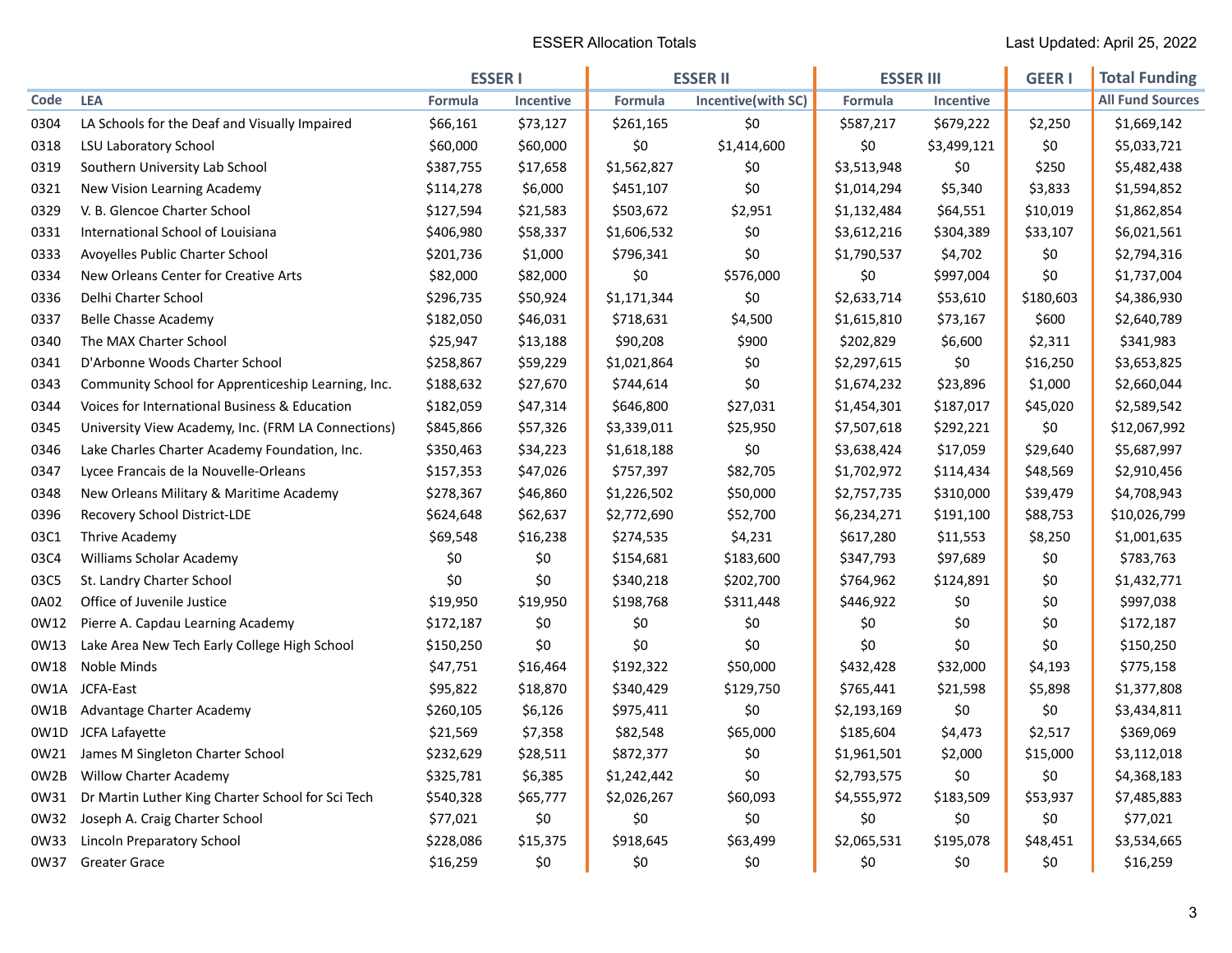|      |                                                   | <b>ESSER I</b> |           | <b>ESSER II</b> |                    | <b>ESSER III</b> |                  | <b>GEER I</b> | <b>Total Funding</b>    |
|------|---------------------------------------------------|----------------|-----------|-----------------|--------------------|------------------|------------------|---------------|-------------------------|
| Code | <b>LEA</b>                                        | Formula        | Incentive | Formula         | Incentive(with SC) | Formula          | <b>Incentive</b> |               | <b>All Fund Sources</b> |
| 0W3B | Iberville Charter Academy                         | \$139,050      | \$37,198  | \$560,043       | \$4,500            | \$1,259,233      | \$0              | \$21,250      | \$2,021,274             |
| 0W4A | Delta Charter Group                               | \$124,196      | \$23,076  | \$490,258       | \$23,150           | \$1,102,323      | \$39,889         | \$875         | \$1,803,767             |
| 0W4B | Lake Charles College Prep                         | \$156,101      | \$42,114  | \$616,202       | \$7,000            | \$1,385,502      | \$33,110         | \$51,645      | \$2,291,674             |
| 0W51 | Lafayette Academy                                 | \$567,437      | \$0       | \$0             | \$0                | \$0              | \$0              | \$0           | \$567,437               |
| 0W52 | Esperanza Charter School                          | \$306,543      | \$0       | \$0             | \$0                | \$0              | \$0              | \$0           | \$306,543               |
| 0W5A | Mary D. Coghill Accelerated Academy               | \$146,275      | \$0       | \$0             | \$0                | \$0              | \$0              | \$0           | \$146,275               |
| 0W5B | Northeast Claiborne Charter                       | \$67,266       | \$12,672  | \$265,529       | \$0                | \$597,031        | \$1,815          | \$4,816       | \$949,129               |
| 0W62 | Lord Beaconsfield Landry-Oliver Perry Walker High | \$583,847      | \$65,246  | \$2,189,469     | \$25,318           | \$4,922,924      | \$793,646        | \$104,950     | \$8,685,400             |
| 0W66 | Martin Behrman Elementary School                  | \$402,662      | \$106,926 | \$1,589,487     | \$20,000           | \$3,573,891      | \$98,066         | \$64,798      | \$5,855,830             |
| 0W6B | Acadiana Renaissance Charter Academy              | \$297,422      | \$33,962  | \$1,197,909     | \$0                | \$2,693,444      | \$57,800         | \$4,600       | \$4,285,137             |
| 0W71 | Sophie B Wright Institute of Academic Excellence  | \$263,748      | \$89,465  | \$989,075       | \$30,315           | \$2,223,892      | \$101,508        | \$115,413     | \$3,813,416             |
| 0W7A | Louisiana Key Academy                             | \$105,425      | \$93,826  | \$416,158       | \$0                | \$935,714        | \$68,408         | \$12,398      | \$1,631,929             |
| 0W7B | Lafayette Charter Foundation                      | \$325,942      | \$63,490  | \$1,444,828     | \$2,700            | \$3,248,631      | \$95,271         | \$52,032      | \$5,232,894             |
| 0W81 | KIPP Ernest N. Dutch Morial                       | \$512,817      | \$46,799  | \$2,024,316     | \$1,800            | \$4,551,585      | \$208,600        | \$100,049     | \$7,445,966             |
| 0W82 | <b>KIPP Believe</b>                               | \$495,761      | \$34,709  | \$1,859,140     | \$0                | \$4,180,195      | \$208,600        | \$60,207      | \$6,838,612             |
| 0W84 | KIPP Renaissance High School                      | \$250,866      | \$36,300  | \$990,279       | \$21,392           | \$2,226,598      | \$465,118        | \$46,328      | \$4,036,881             |
| 0W85 | KIPP Leadership                                   | \$541,415      | \$41,473  | \$2,030,347     | \$1,800            | \$4,565,147      | \$208,600        | \$70,442      | \$7,459,224             |
| 0W86 | <b>KIPP East Community Primary</b>                | \$284,810      | \$32,482  | \$1,124,273     | \$1,800            | \$2,527,877      | \$208,600        | \$68,797      | \$4,248,639             |
| 0W87 | KIPP Booker T. Washington                         | \$239,085      | \$36,300  | \$943,775       | \$29,306           | \$2,122,038      | \$159,228        | \$60,305      | \$3,590,037             |
| 0W8A | <b>Impact Charter School</b>                      | \$159,946      | \$23,223  | \$631,381       | \$3,600            | \$1,419,632      | \$56,491         | \$28,821      | \$2,323,094             |
| 0W91 | Samuel J Green Charter School                     | \$286,751      | \$30,427  | \$1,075,338     | \$5,400            | \$2,417,850      | \$124,969        | \$21,404      | \$3,962,139             |
| 0W92 | Arthur Ashe Charter School                        | \$452,124      | \$43,654  | \$1,704,850     | \$5,400            | \$3,833,280      | \$162,749        | \$31,367      | \$6,233,424             |
| 0W94 | Phillis Wheatley Community School                 | \$423,923      | \$44,572  | \$1,673,411     | \$5,400            | \$3,762,589      | \$162,429        | \$37,706      | \$6,110,030             |
| 0W95 | Langston Hughes Charter Academy                   | \$472,820      | \$43,253  | \$1,773,111     | \$5,400            | \$3,986,762      | \$447,909        | \$33,050      | \$6,762,305             |
| 0WA7 | <b>RSD-Capitol Education Foundation</b>           | \$115,399      | \$34,806  | \$815,177       | \$11,373           | \$1,832,890      | \$107,661        | \$37,668      | \$2,954,974             |
| 0WAA | Morris Jeff Community School                      | \$417,335      | \$6,806   | \$1,647,407     | \$17,545           | \$3,704,121      | \$504,932        | \$11,608      | \$6,309,754             |
| 0WAE | Fannie C Williams Charter School                  | \$346,928      | \$43,542  | \$1,301,004     | \$3,600            | \$2,925,248      | \$142,169        | \$32,750      | \$4,795,241             |
| 0WAF | Harriet Tubman Charter School                     | \$450,439      | \$56,336  | \$1,778,084     | \$18,000           | \$3,997,942      | \$107,439        | \$15,900      | \$6,424,140             |
| 0WAG | Louisiana Virtual Charter Academy                 | \$793,662      | \$35,671  | \$2,914,554     | \$0                | \$6,553,244      | \$39,183         | \$37,700      | \$10,374,014            |
| 0WAH | The NET Charter High School                       | \$52,777       | \$6,000   | \$197,921       | \$85,250           | \$445,016        | \$372,123        | \$17,183      | \$1,176,270             |
| 0WAK | Southwest Louisiana Charter Academy               | \$296,388      | \$34,825  | \$1,169,975     | \$0                | \$2,630,636      | \$4,550          | \$65,045      | \$4,201,419             |
| 0WAL | JS Clark Leadership Academy                       | \$121,965      | \$77,384  | \$472,527       | \$36,304           | \$1,062,455      | \$9,088          | \$3,350       | \$1,783,073             |
|      | <b>OWAM</b> Paul Habans Charter School            | \$370,261      | \$52,428  | \$1,461,582     | \$10,800           | \$3,286,302      | \$98,989         | \$21,540      | \$5,301,902             |
| 0WAO | <b>Celerity Dalton Charter School</b>             | \$219,537      | \$26,807  | \$1,005,796     | \$9,000            | \$2,261,487      | \$263,570        | \$8,881       | \$3,795,078             |
| 0WAP | <b>Celerity Lanier Charter School</b>             | \$156,012      | \$26,053  | \$826,293       | \$1,800            | \$1,857,883      | \$235,270        | \$6,079       | \$3,109,390             |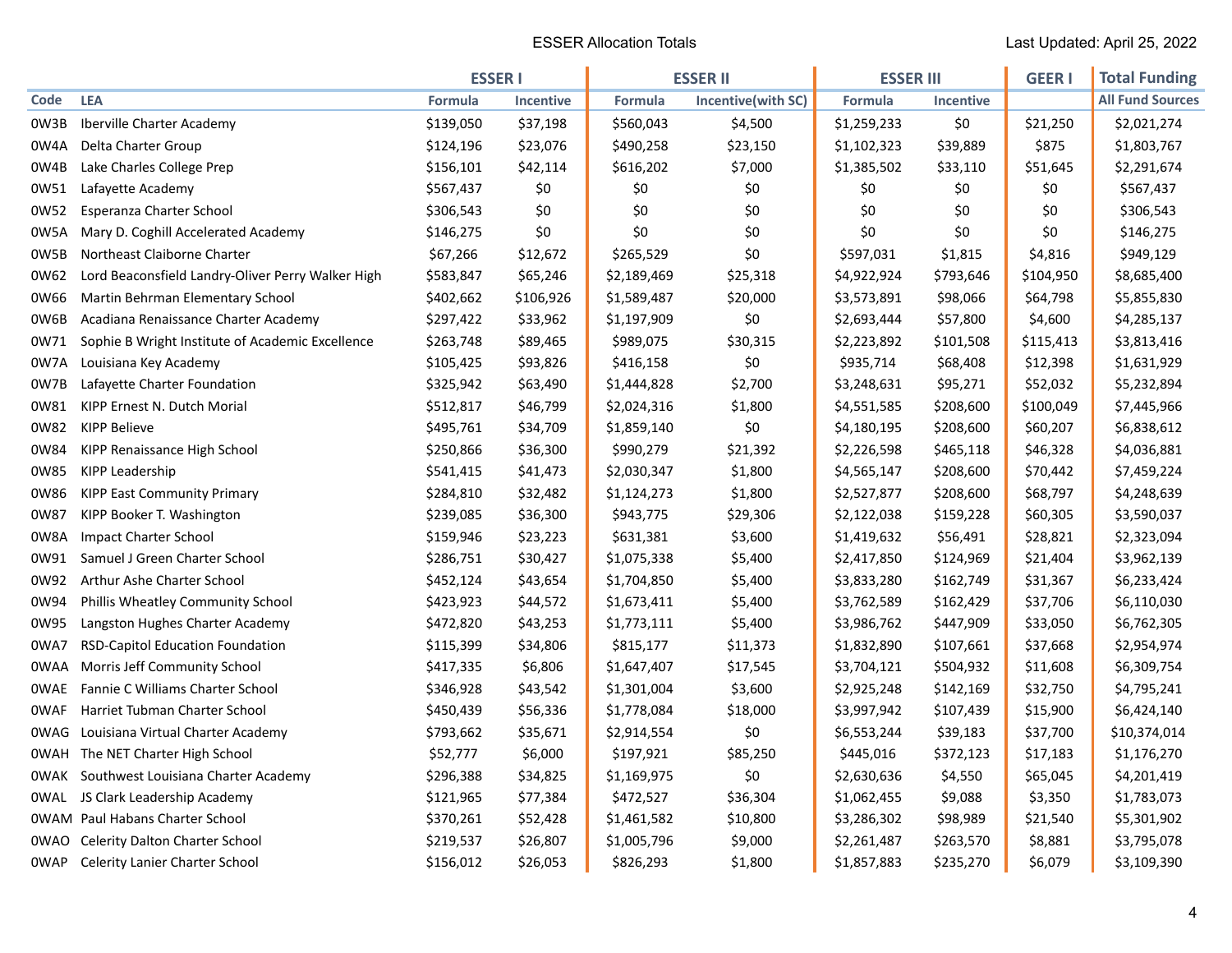|             |                                                      | <b>ESSER1</b> |                  | <b>ESSER II</b> |                    | <b>ESSER III</b> |                  | <b>GEER I</b> | <b>Total Funding</b>    |
|-------------|------------------------------------------------------|---------------|------------------|-----------------|--------------------|------------------|------------------|---------------|-------------------------|
| Code        | <b>LEA</b>                                           | Formula       | <b>Incentive</b> | Formula         | Incentive(with SC) | Formula          | <b>Incentive</b> |               | <b>All Fund Sources</b> |
|             | OWAQ Baton Rouge University Preparatory School, Inc. | \$163,646     | \$24,192         | \$256,049       | \$0                | \$262,485        | \$0              | \$38,225      | \$744,597               |
| 0WAU        | GEO Prep Academy of Greater Baton Rouge              | \$264,599     | \$37,767         | \$1,044,491     | \$0                | \$2,348,490      | \$123,874        | \$59,363      | \$3,878,584             |
| 0WAV        | Democracy Prep Baton Rouge                           | \$280,808     | \$30,365         | \$1,747,675     | \$203,600          | \$3,929,571      | \$230,839        | \$21,214      | \$6,444,072             |
| 0WAZ        | Audubon Charter School                               | \$225,427     | \$53,598         | \$847,679       | \$0                | \$1,905,968      | \$0              | \$18,794      | \$3,051,466             |
| 0WB2        | Kenilworth Science and Technology Charter School     | \$235,159     | \$20,578         | \$1,181,371     | \$0                | \$2,656,259      | \$41,850         | \$600         | \$4,135,817             |
| 0WBA        | Einstein Charter School at Village De L'Est          | \$243,310     | \$32,682         | \$926,720       | \$2,700            | \$2,083,689      | \$253,662        | \$6,875       | \$3,549,638             |
| <b>OWBB</b> | Benjamin Franklin High School                        | \$193,671     | \$26,000         | \$764,506       | \$0                | \$1,718,957      | \$46,089         | \$0           | \$2,749,223             |
| 0WBC        | Alice M Harte Elementary Charter School              | \$381,061     | \$46,162         | \$1,429,003     | \$100,000          | \$3,213,050      | \$200,401        | \$4,900       | \$5,374,577             |
| 0WBD        | Edna Karr High School                                | \$516,153     | \$45,796         | \$1,935,606     | \$36,590           | \$4,352,125      | \$366,796        | \$21,315      | \$7,274,381             |
| <b>OWBE</b> | <b>Lusher Charter School</b>                         | \$214,604     | \$7,503          | \$802,956       | \$0                | \$1,805,412      | \$50,648         | \$8,265       | \$2,889,388             |
| 0WBF        | Eleanor McMain Secondary School                      | \$426,941     | \$46,774         | \$1,627,610     | \$29,888           | \$3,659,608      | \$318,550        | \$9,800       | \$6,119,171             |
| 0WBG        | Robert Russa Moton Charter School                    | \$202,485     | \$32,608         | \$799,299       | \$900              | \$1,797,187      | \$106,965        | \$30,163      | \$2,969,607             |
| 0WBH        | Lake Forest Elementary Charter School                | \$285,745     | \$30,073         | \$1,127,964     | \$0                | \$2,536,176      | \$0              | \$0           | \$3,979,958             |
| 0WBI        | New Orleans Charter Science and Mathematics HS       | \$217,931     | \$42,036         | \$817,256       | \$16,450           | \$1,837,565      | \$131,116        | \$31,840      | \$3,094,194             |
| 0WBJ        | <b>ENCORE Academy</b>                                | \$307,209     | \$53,234         | \$1,172,210     | \$26,800           | \$2,635,661      | \$56,540         | \$57,185      | \$4,308,839             |
| <b>OWBK</b> | <b>Bricolage Academy</b>                             | \$177,107     | \$47,951         | \$699,119       | \$0                | \$1,571,937      | \$0              | \$4,832       | \$2,500,946             |
| <b>OWBL</b> | <b>Wilson Charter School</b>                         | \$373,597     | \$44,995         | \$1,426,193     | \$0                | \$3,206,733      | \$250,511        | \$490         | \$5,302,519             |
| 0WBM        | Einstein Charter High School at Sarah Towles Reed    | \$165,842     | \$37,252         | \$654,653       | \$19,862           | \$1,471,958      | \$205,411        | \$2,678       | \$2,557,656             |
| <b>OWBN</b> | Einstein Charter Middle Sch at Sarah Towles Reed     | \$200,487     | \$32,000         | \$791,412       | \$50,000           | \$1,779,454      | \$196,889        | \$3,144       | \$3,053,386             |
| 0WBO        | Einstein Charter at Sherwood Forest                  | \$245,713     | \$36,950         | \$921,440       | \$2,700            | \$2,071,817      | \$517,672        | \$4,458       | \$3,800,750             |
| 0WBP        | McDonogh 42 Charter School                           | \$278,280     | \$40,187         | \$1,043,571     | \$0                | \$2,346,423      | \$223,841        | \$368         | \$3,932,670             |
| 0WBQ        | New Harmony High Institute                           | \$62,635      | \$8,772          | \$410,704       | \$5,754            | \$923,450        | \$66,021         | \$550         | \$1,477,886             |
| 0WBR        | Athlos Academy of Jefferson Parish                   | \$417,295     | \$15,114         | \$1,680,608     | \$0                | \$3,778,771      | \$0              | \$45,753      | \$5,937,541             |
| 0WBS        | FirstLine Live Oak                                   | \$334,656     | \$33,110         | \$1,255,879     | \$5,400            | \$2,823,789      | \$116,329        | \$30,686      | \$4,599,849             |
| 0WBT        | Audubon Charter School - Gentilly                    | \$59,091      | \$41,374         | \$610,430       | \$0                | \$1,372,524      | \$0              | \$9,333       | \$2,092,752             |
| 0WBU        | Rosenwald Collegiate Academy                         | \$132,198     | \$16,295         | \$532,464       | \$26,889           | \$1,197,223      | \$26,202         | \$0           | \$1,931,271             |
| 0WBV        | Dwight D. Eisenhower Charter School                  | \$419,820     | \$44,976         | \$1,574,356     | \$0                | \$3,539,868      | \$165,171        | \$490         | \$5,744,681             |
|             | OWBW Living School, Inc.                             | \$34,972      | \$7,500          | \$296,192       | \$22,514           | \$665,973        | \$255,460        | \$1,751       | \$1,284,362             |
| 0WBX        | <b>GEO Next Generation High School</b>               | \$344,580     | \$12,764         | \$503,284       | \$0                | \$1,131,610      | \$55,137         | \$4,500       | \$2,051,875             |
| 0WBY        | Red River Charter Academy                            | \$116,338     | \$13,680         | \$468,572       | \$0                | \$1,053,562      | \$0              | \$18,063      | \$1,670,215             |
| 0WBZ        | McDonogh 35 Senior High School                       | \$162,984     | \$33,047         | \$1,305,492     | \$12,828           | \$2,935,339      | \$278,489        | \$5,649       | \$4,733,828             |
| 0WC2        | <b>Opportunities Academy</b>                         | \$19,703      | \$19,703         | \$0             | \$150,000          | \$0              | \$461,141        | \$0           | \$650,547               |
| 0WC3        | <b>IDEA Public Schools</b>                           | \$119,500     | \$12,000         | \$714,692       | \$9,900            | \$1,606,952      | \$4,409          | \$11,160      | \$2,478,613             |
| OWE2        | Cohen College Prep                                   | \$198,769     | \$21,083         | \$745,399       | \$5,720            | \$1,675,995      | \$789,945        | \$5,351       | \$3,442,262             |
| 0WE3        | Lawrence D Crocker College Prep                      | \$308,157     | \$12,085         | \$523,122       | \$0                | \$469,943        | \$0              | \$28,773      | \$1,342,080             |